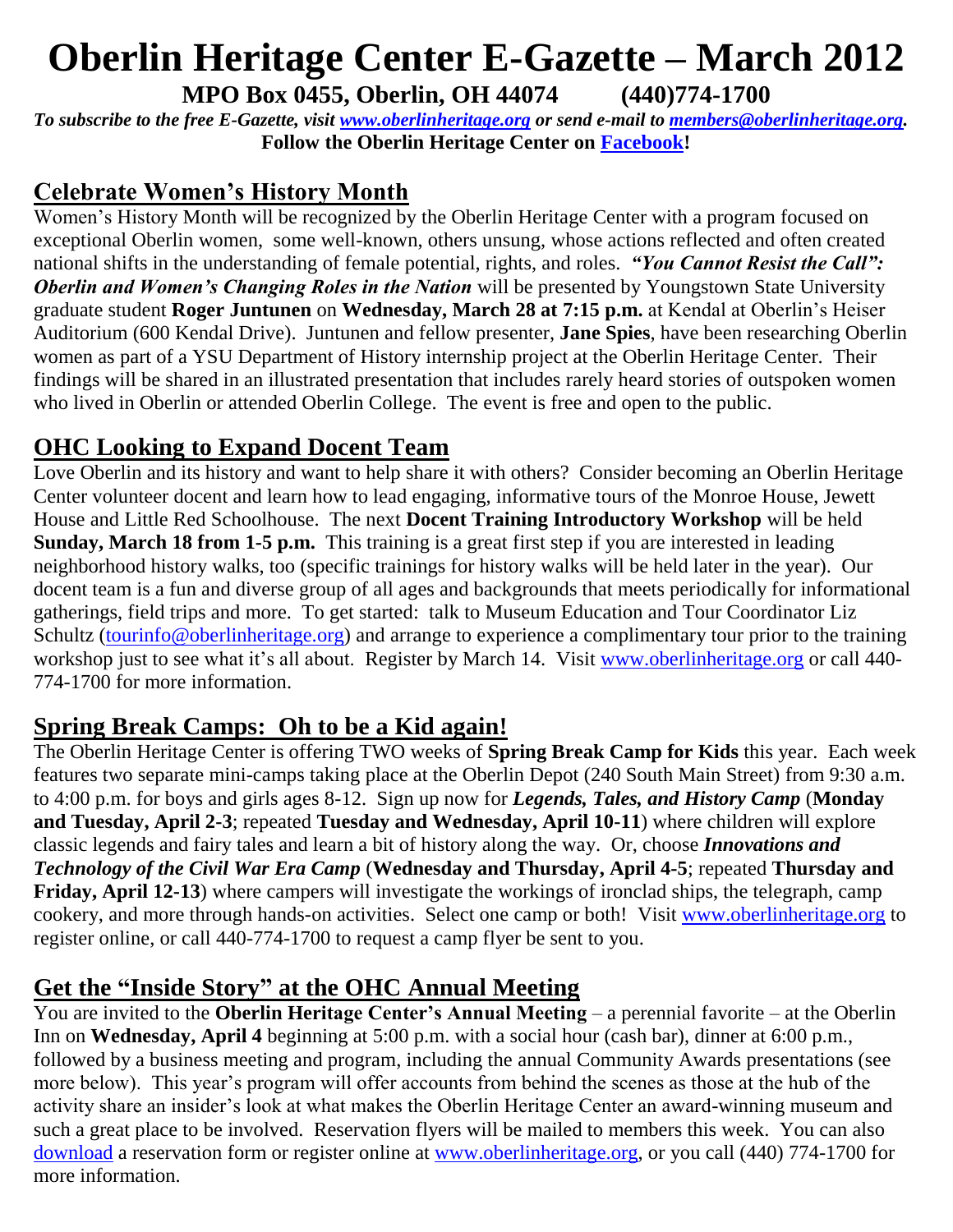## **Saluting OHC Community Awards Recipients**

Congratulations to the honorees who will be feted at the **Oberlin Heritage Center's 11th Annual Community Awards** presentations next month: **Christine Baylis** (History Teacher of the Year), **Timothy Krumreig** (Oberlin Heritage Center Volunteer of the Year), **Jean Foggo Simon** (Heritage Guardian Award), **Robert Q. Thompson** (Community Historian Award), **Denita Tolbert-Brown** (Community Teacher of the Year) and **East College Street Project/Sustainable Community Associates** (Keep Oberlin Beautiful Award). To learn more about each of these award recipients, plan to attend the Oberlin Heritage Center's Annual Meeting at the Oberlin Inn on April 4 or contact [members@oberlinheritage.org.](mailto:members@oberlinheritage.org)

## **Oberlin Heritage Center Awarded CAP Grant**

Hats off to Collections Assistant, **Prue Richards**, for securing a \$7,000 **Conservation Assessment Program (CAP)** grant for the Oberlin Heritage Center from Heritage Preservation, the National Institute for Conservation. The funds will be used to hire a professional conservator to assess OHC's collections and a historic preservation specialist to assess the historic buildings. Each will make a two-day site visit and prepare written reports of their findings, which will be used to guide staff and Board in developing long-term planning goals and objectives in those areas.

## **Welcome New Members**

The Oberlin Heritage Center extends a warm welcome to new members **Toni Clark** (Clayton), **Keith Downing & Malfrid Rustad**, **Jim & Karen R. Edwards** (North Ridgeville), **Gloria Erickson**, **Junji Miyazawa & Kristen Sutcliffe**, **Michele Norton**, **Paul Spierling & Pauline Handman**, **Jim & Erma Schultz** and new Business Member, **Mark Lesner, Architect** (Amherst). All are from Oberlin unless indicated otherwise. We LOVE new members; they are so important to keeping the Heritage Center vibrant and strong. Here's a fun challenge for all our members and friends -- presently, OHC members reside in 34 states around the country. Wouldn't it be great to have OHC members in all 50 states? If you are not yet a member, **[please join](http://www.oberlinheritage.org/getinvolved/join)**, especially if you reside in Alabama, Alaska, Arkansas, Delaware, Kansas, Louisiana, Mississippi, Montana, Nevada, New Hampshire, New Mexico, Oklahoma, South Dakota, Utah, West Virginia or Wyoming. Consider a gift membership for friends or families from those states, too! Visit [www.oberlinheritage.org](http://www.oberlinheritage.org/) or call (440) 774-1700 [\(members@oberlinheritage.org\)](mailto:members@oberlinheritage.org) for more information.

## **OHC Staff, Intern and Volunteer Update**

Museum Education and Tour Coordinator **Liz Schultz,** AmeriCorps/Civil War 150 volunteer **Richard Donegan,** and Board Member, **Ken Grossi** (Oberlin College Archivist) will participate as judges in the **District 2 History Day Contest**, scheduled for **Saturday, March 24**, in University Circle in Cleveland. This year's theme is "Revolution, Reaction, Reform in History."

We love following the lives of our interns after they leave the Oberlin Heritage Center. Congratulations to former Heritage Center Museum Fellow and hands-on-history-camp teacher **Maria Surovy** and her husband, Tom, upon the birth of their son, Desmond Joseph Holmes Surovy on January 31, 2012. In addition to being a new mom, Maria is teaching a class this semester at Lake Erie College in Painesville. Former OHC student intern **Adina Langer** (Oberlin College, 2006) participated in "Doing American History – Past, Present, Future," an Oberlin College symposium held on campus at the end of February in recognition of the upcoming retirement of Gary Kornblith (OC Professor of History). Adina, a staff member of the National September 11 Memorial Museum, took part in a panel discussion that addressed the future of how Americans practice and preserve their history. Recent intern **Brittnei Sherrod** (OC, 2011) worked as an intern this past year at the Denver Museum of Nature and Science and Fort Union Trading Post, a National Park Service site in North Dakota. At Fort Union, she made two terrific videos about the museum's collections. Check them out at<http://youtu.be/AawH1QhmZIM> and [http://youtu.be/DhbaCLk6jJk.](http://youtu.be/DhbaCLk6jJk)